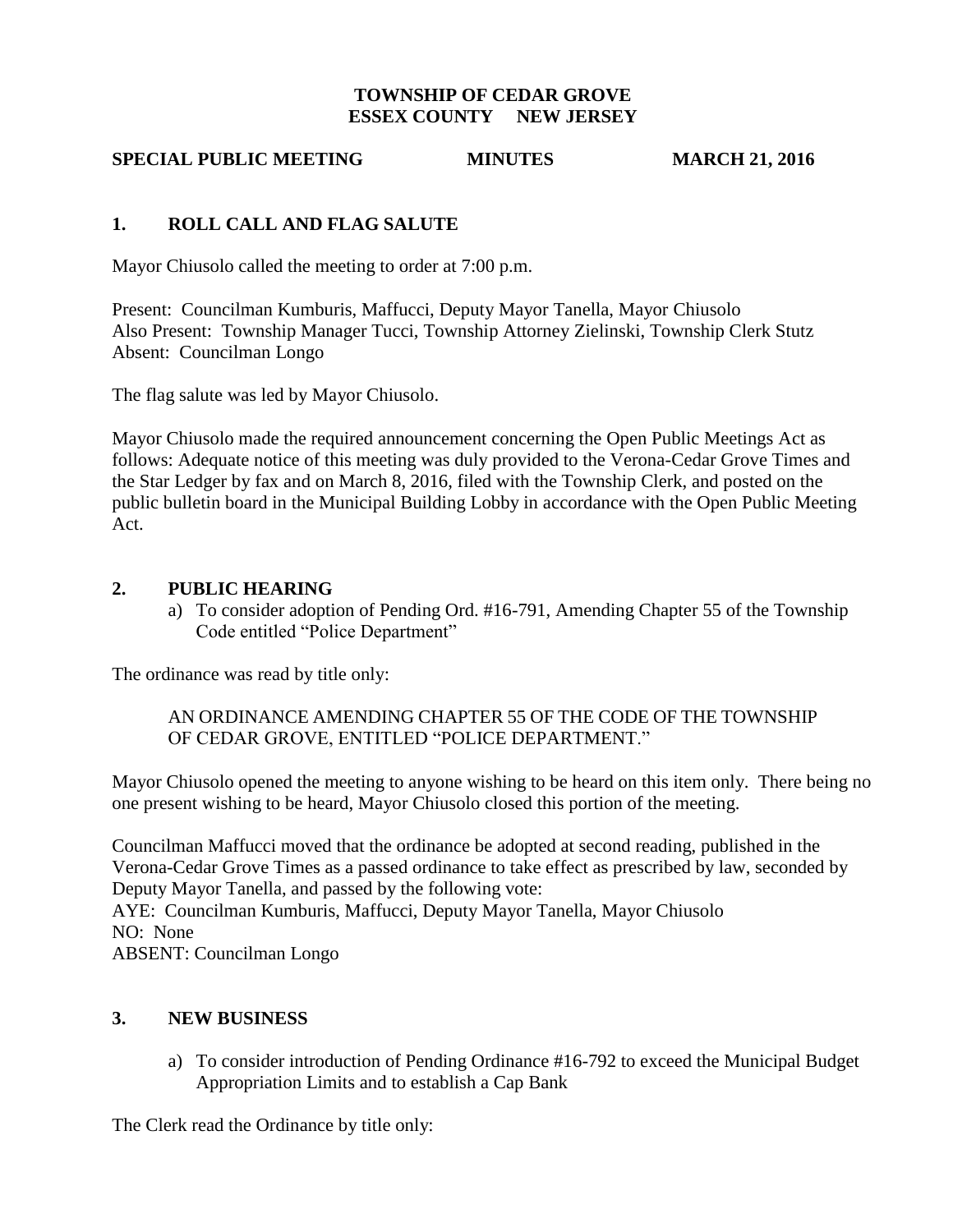## **ORDINANCE TO EXCEED THE MUNICIPAL BUDGET APPROPRIATION LIMITS AND TO ESTABLISH A CAP BANK (N.J.S.A. 40A: 4-45.14)**

**WHEREAS**, the Local Government Cap Law, N.J.S. 40A: 4-45.1 et seq., provides that in the preparation of its annual budget, a municipality shall limit any increase in said budget up to 0% unless authorized by ordinance to increase it to 3.5% over the previous year's final appropriations, subject to certain exceptions; and,

**WHEREAS,** N.J.S.A. 40A: 4-45.15a provides that a municipality may, when authorized by ordinance, appropriate the difference between the amount of its actual final appropriation and the 3.5% percentage rate as an exception to its final appropriations in either of the next two succeeding years; and,

**WHEREAS**, the Township Council of the Township of Cedar Grove in the County of Essex finds it advisable and necessary to increase its CY 2016 budget by up to 3.5% over the previous year's final appropriations, in the interest of promoting the health, safety and welfare of the citizens; and,

**WHEREAS**, the Township Council hereby determines that a 3.5 % increase in the budget for said year, amounting to \$396,939.37 in excess of the increase in final appropriations otherwise permitted by the Local Government Cap Law, is advisable and necessary; and,

WHEREAS the Township Council hereby determines that any amount authorized hereinabove that is not appropriated as part of the final budget shall be retained as an exception to final appropriation in either of the next two succeeding years.

**NOW THEREFORE BE IT ORDAINED**, by the Township Council of the Township of Cedar Grove, in the County of Essex, a majority of the full authorized membership of this governing body affirmatively concurring, that, in the CY 2016 budget year, the final appropriations of the Township of Cedar Grove shall, in accordance with this ordinance and N.J.S.A. 40A: 4-45.14, be increased by 3.5 %, amounting to \$396,939.37, and that the CY 2016 municipal budget for the Township of Cedar Grove be approved and adopted in accordance with this ordinance; and,

**BE IT FURTHER ORDAINED,** that any that any amount authorized hereinabove that is not appropriated as part of the final budget shall be retained as an exception to final appropriation in either of the next two succeeding years; and,

**BE IT FURTHER ORDAINED**, that a certified copy of this ordinance as introduced be filed with the Director of the Division of Local Government Services within 5 days of introduction; and,

**BE IT FURTHER ORDAINED**, that a certified copy of this ordinance upon adoption, with the recorded vote included thereon, be filed with said Director within 5 days after such adoption.

Deputy Mayor Tanella moved that Pending Ordinance #16-792 be passed at first reading, published in the Verona-Cedar Grove Times as a pending ordinance with a public hearing of April 4, 2016, seconded by Councilman Kumburis, and passed by the following vote: AYE: Councilman Kumburis, Maffucci, Deputy Mayor Tanella, Mayor Chiusolo NO: None ABSENT: Mayor Longo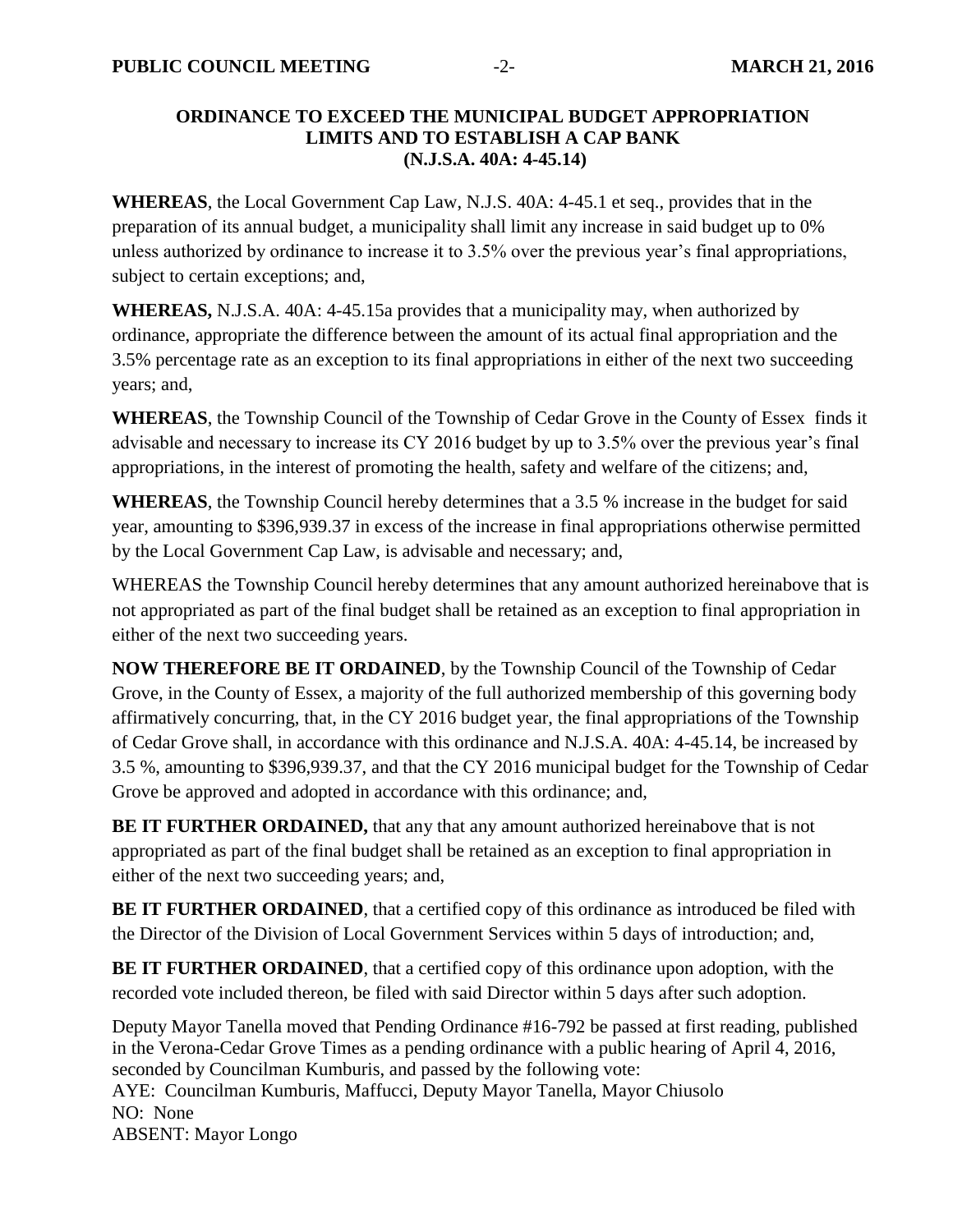b) To consider Introduction of 2016 Municipal Budget

The following resolution had been posted on the bulletin board, and a brief synopsis was given by the Township Clerk:

**BE IT RESOLVED** that the following statements of revenues and appropriations shall constitute the Municipal Budget for the year 2016; and

**BE IT FURTHER RESOLVED** that a summary of said budget be published in the Verona-Cedar Grove Times in the issue of April 7, 2016.

**BE IT FURTHER RESOLVED** that a Hearing on the Budget and Tax Resolution will be held at the Municipal Building on May 2, 2016 at which time and place objections to said Budget and Tax Resolution for the year 2016 may be presented by taxpayers or other interested persons. General Appropriations for:

| 1. | Appropriations within "CAPS"<br>(a) Municipal Purposes | \$11,432,268.00 |
|----|--------------------------------------------------------|-----------------|
| 2. | Appropriations excluded from "CAPS"                    |                 |
|    | (a) Municipal Purposes                                 | \$2,091,568.98  |
| 3. | <b>Reserve for Uncollected Taxes</b>                   | 560,000.00<br>S |
| 4. | <b>Total General Appropriations</b>                    | \$14,083,836.98 |
| 5. | Less Anticipated Revenues Other Than                   |                 |
|    | <b>Current Property Tax</b>                            | \$3,763,686.09  |
| 6. | Difference: Amount to be raised by taxes               |                 |
|    | (a) Local Tax for Municipal Purposes                   | \$9,550,342.18  |
|    | Including Reserve for Uncollected Taxes                |                 |
|    | (b) Addition to Local District School Tax              |                 |
|    | (c) Minimum Library Tax                                | 769,808.71      |

The Township Manager provided an overview of the 2016 Municipal Budget. Mr. Tucci advised that the total general appropriation for 2016 is \$14,083,836, which is \$110,066 more than the 2015 budget. Mr. Tucci advised that the amount to be raised by taxation for municipal purposes is \$9,550,342 and is \$106,269 below the maximum allowable 2% CAP. Mr. Tucci cited other factors outside the Township's control that continue to drive the budget. The Manager further noted that the proposed local tax rate of \$0.466, compared to \$0.456 in 2015 represents approximately a \$47 increase in the municipal portion of the tax bill based on the average assessed value of \$464,100. Mayor Chiusolo noted concern regarding the Swimming Pool Utility shortfall resulting subsidy. Mayor Chiusolo stated that he was reluctant to approve a budget that required all taxpayers to bear the cost, rather than only the users of the utility. Mayor Chiusolo further suggested that the utility repay the amount of subsidy over a defined period of time. The Manager recommended that the governing body move forward with the budget introduction to comply with statutory requirements. Mr. Tucci noted that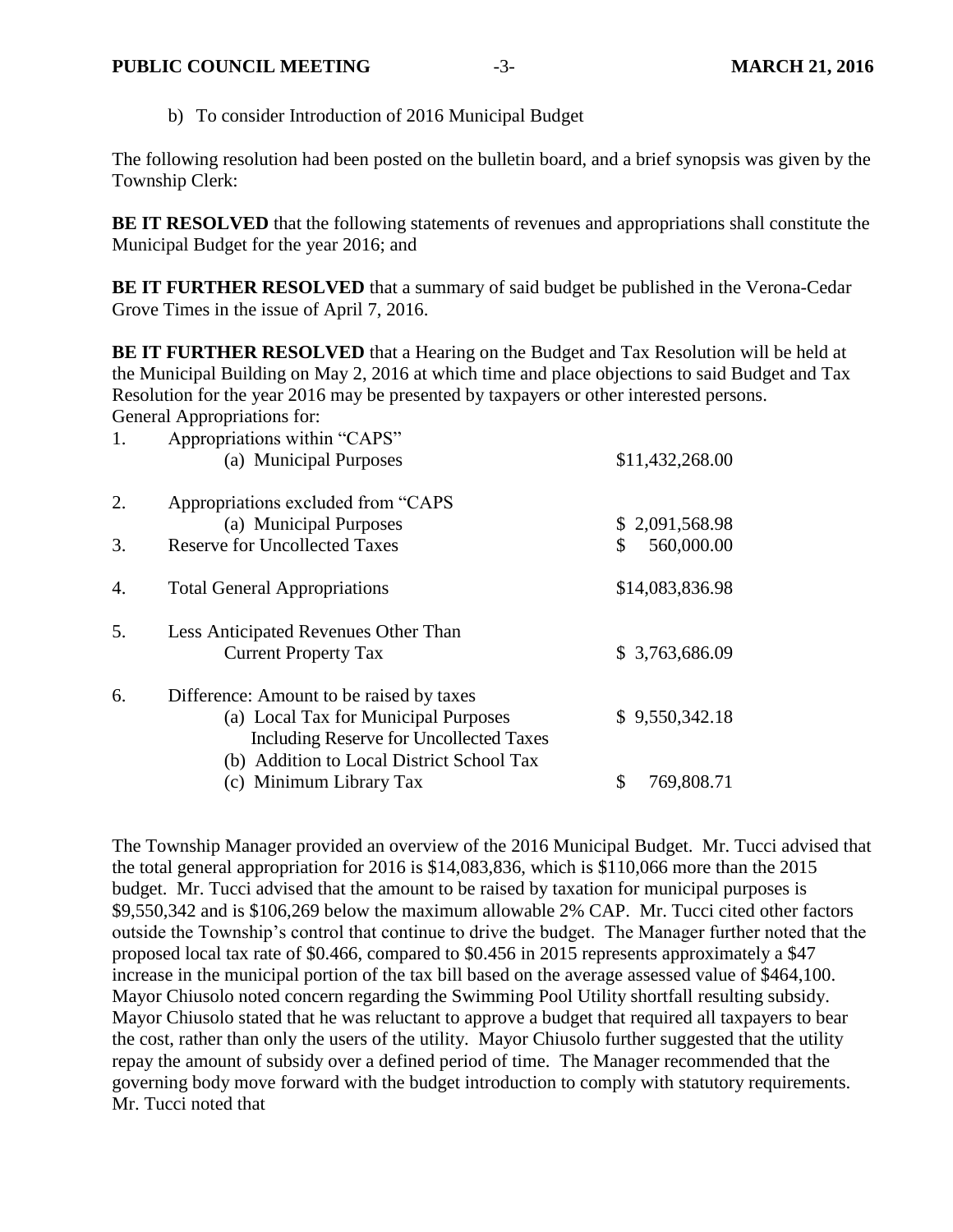Councilman Kumburis moved approval of the resolution, seconded by Councilman Maffucci, and passed by the following vote: AYE: Councilman Kumburis, Maffucci, Deputy Mayor Tanella, Mayor Chiusolo NO: None ABSENT: Councilman Longo

c) To consider Introduction of 2016 Solid Waste Collection District Budget

The following resolution had been posted on the bulletin board, and a brief synopsis was given by the Township Clerk:

**BE IT RESOLVED** that the following statements of revenues and appropriations shall constitute the Solid Waste Collection District Budget for the year 2016 and

**BE IT FURTHER RESOLVED** that a summary of said budget be published in the Verona-Cedar Grove Times in the issue of April 7, 2016; and

**BE IT FURTHER RESOLVED** that a Hearing on the Budget and Tax Resolution will be held at the Municipal Building on May 2, 2016 at 7:00 p.m. at which time and place objections to said Budget and Tax Resolution for the year 2016 may be presented by taxpayers or other interested persons;

General Appropriations for:

| <b>Total Solid Waste Collection District Appropriations</b>                       | \$1,819,028.00 |
|-----------------------------------------------------------------------------------|----------------|
| Amount to be raised by Taxation<br>for Support of Solid Waste Collection District | \$1,567,152.00 |

Councilman Maffucci moved approval of the resolution, seconded by Deputy Mayor Tanella, and passed by the following vote: AYE: Councilman Kumburis, Maffucci, Deputy Mayor Tanella, Mayor Chiusolo NO: None

ABSENT: Councilman Longo

d) To consider resolution concerning deferral of school tax levy

The following resolution had been posted on the bulletin board, and a brief synopsis was given by the Township Clerk:

**WHEREAS,** the Local School District Tax for the year July 1, 2015 to June 30, 2016 was raised in the 2015 Tax Levy in the sum of \$26,274,455.00 ; and

**WHEREAS,** the statutes permit the deferral of the cash liability of such School Tax up to fifty (50%) of the School Tax Levy or \$13,137,227.50.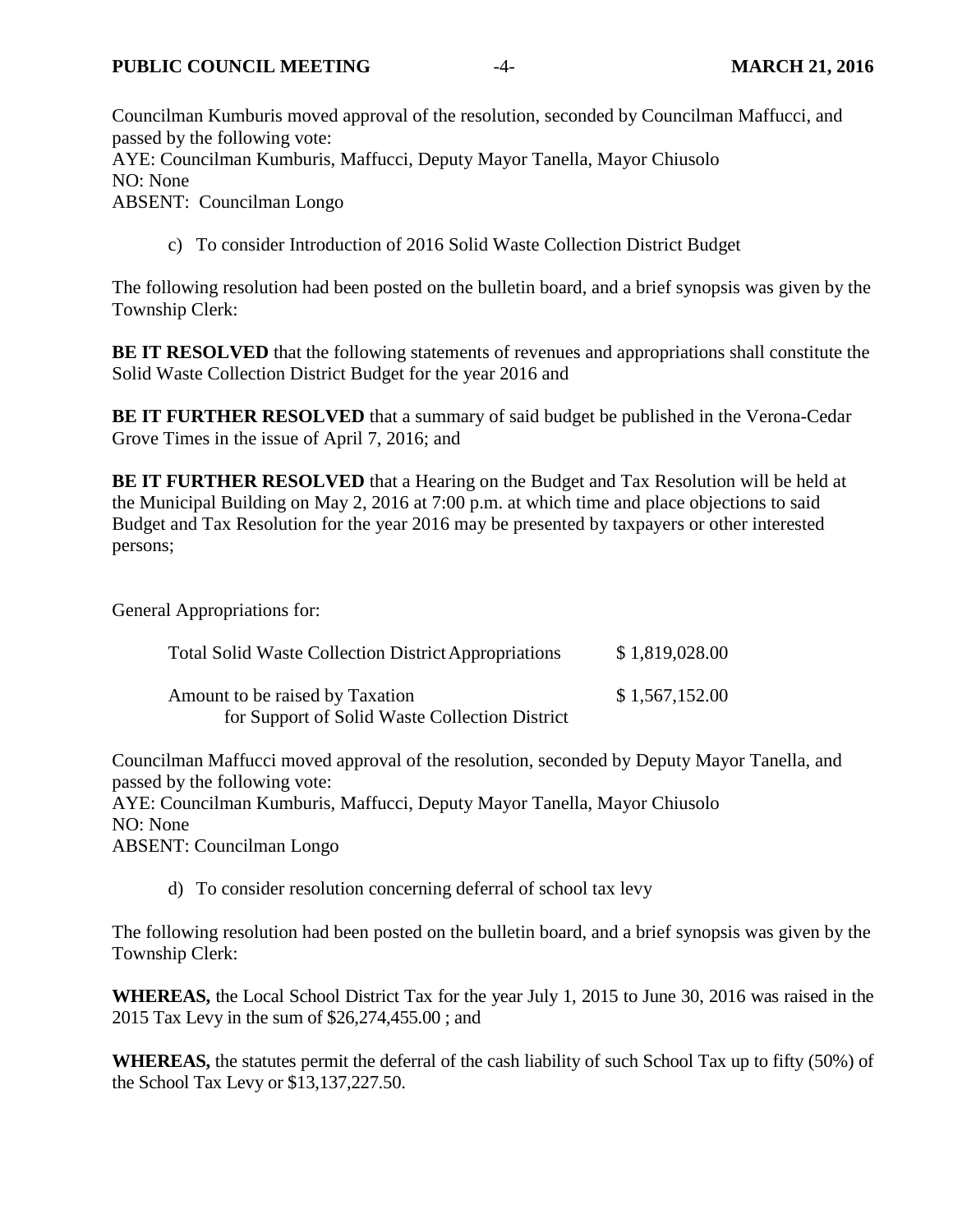**NOW, THEREFORE, BE IT RESOLVED**, by the Township Council of the Township of Cedar Grove, that the Deferred School Tax for the Local School District be increased from the sum of \$12,846,613.00 which was deferred as of December 31, 2014 to the sum of \$13,137,227.50.

**BE IT FURTHER RESOLVED** that the certified copies of this resolution be filed with the Director of the Division of Local Government Services.

Deputy Mayor Tanella moved approval of the resolution, seconded by Councilman Kumburis, and passed by the following vote: AYE: Councilman Kumburis, Maffucci, Deputy Mayor Tanella, Mayor Chiusolo NO: None ABSENT: Councilman Longo

e) To consider resolution concerning participation in self-examination program for 2016 budget year

The following resolution had been posted on the bulletin board, and a brief synopsis was given by the Township Clerk:

#### **RESOLUTION AUTHORIZING PARTICIPATION IN SELF-EXAMINATION PROGRAM OF THE MUNICIPAL BUDGET FOR THE 2016 BUDGET YEAR**

WHEREAS, N.J.S.A. 40A:4-78b has authorized the Local Finance Board to adopt rules that permit municipalities in sound fiscal condition to assume the responsibility, normally granted to the Director of the Division of Local Government Services, of conducting the annual budget examination; and

WHEREAS, N.J.A.C. 5:30-7 was adopted by the Local Finance Board on February 11, 1997; and

WHEREAS, pursuant to N.J.A.C. 5:30-7.2 through 7.5, the Township of Cedar Grove has been declared eligible to participate in the program by the Division of Local government Services, and the Chief Financial officer has determined that the local government meets the necessary conditions to participate in the program for the 2016 budget year.

NOW THEREFORE BE IT RESOLVED by the governing body of the Township of Cedar Grove that in accordance with N.J.A.C. 5:30-7.6a & 7.6b and based upon the Chief Financial Officer's certification, the governing body has found the budget has met the following requirements:

1. That with reference to the following items, the amounts have been calculated pursuant to law and appropriated as such in the budget:

- a. Payment of interest and debt redemption charges
- b. Deferred charges and statutory expenditures
- c. Cash deficit of preceding year
- d. Reserve for uncollected taxes
- e. Other reserves and non-disbursement items
- f. Any inclusions of amounts required for school purposes.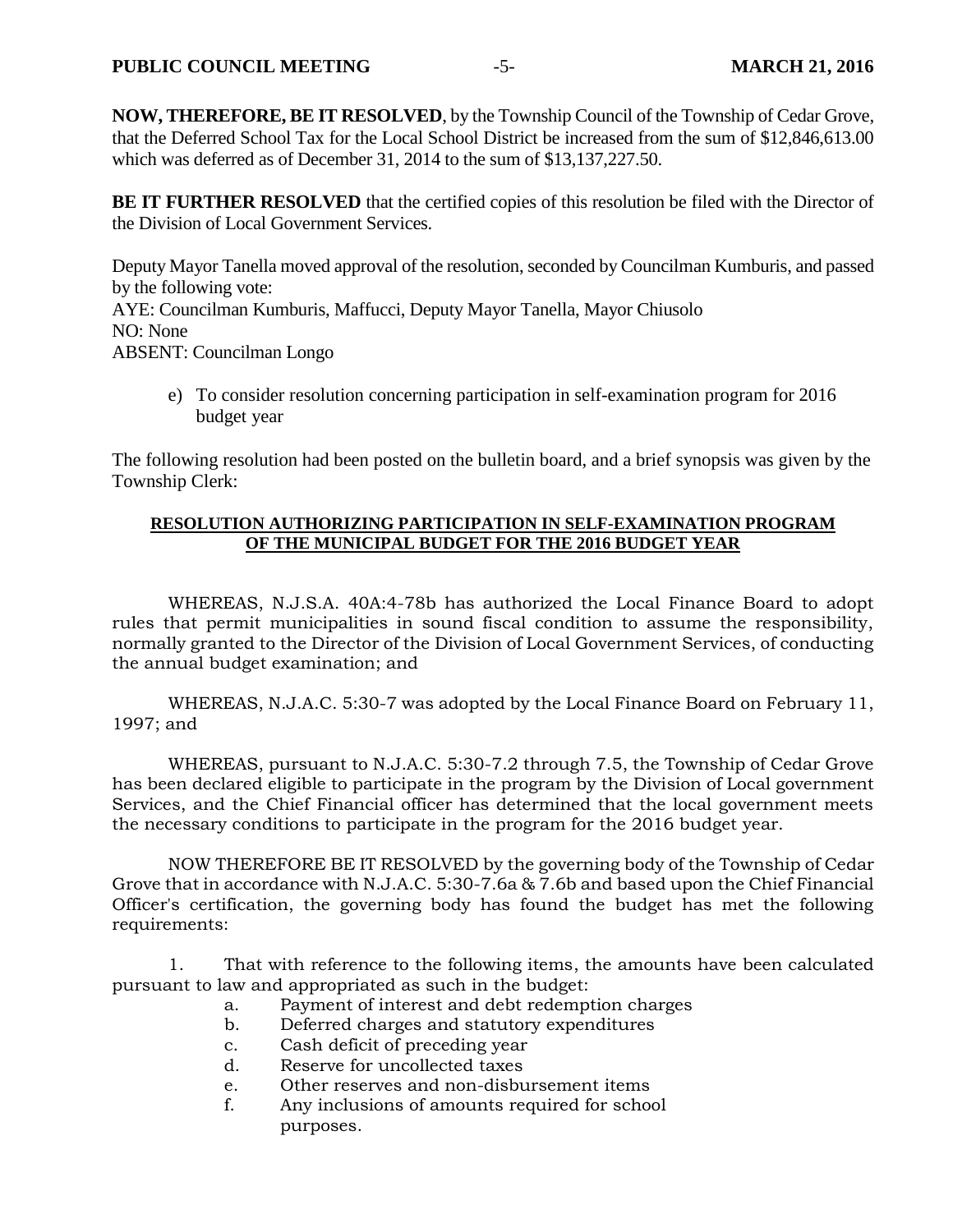#### **PUBLIC COUNCIL MEETING** -6- **MARCH 21, 2016**

2. That the provisions relating to limitation on increases of appropriations pursuant to N.J.S.A. 40A:4-45.2 and appropriations for exceptions to limits on appropriations found at N.J.S.A. 40A:4-45.3 et seq., are fully met (complies with CAP law).

3. That the budget is in such form, arrangement, and content as required by the Local Budget Law and N.J.A.C. 5:30-4 and 5:30-5.

4. That pursuant to the Local Budget Law:

- a. All estimates of revenue are reasonable, accurate and correctly stated,
- b. Items of appropriation are properly set forth
- c. In itemization, form, arrangement and content, the budget will

permit the exercise of the comptroller function within the municipality. 5. The budget and associated amendments have been introduced and publicly advertised in accordance with the relevant provisions of the Local Budget Law, except that failure to meet the deadlines of N.J.S.A. 40A:4-5 shall not prevent such certification.

6. That all other applicable statutory requirements have been fulfilled.

BE IT FURTHER RESOLVED that a copy of this resolution will be forwarded to the Director of the Division of Local Government Services upon adoption.

Deputy Mayor Tanella moved approval of the resolution, seconded by Councilman Maffucci, and passed by the following vote:

AYE: Councilman Kumburis, Maffucci, Deputy Mayor Tanella, Mayor Chiusolo NO: None

ABSENT: Councilman Longo

## **4. MEETING OPEN TO RESIDENTS OF THE TOWNSHIP WISHING TO BE HEARD ON ANY ITEM ON THE AGENDA**

Mayor Chiusolo opened this portion of the meeting to anyone wishing to be heard on any item on the agenda.

Robert O'Toole; 3 Old Orchard Court – Mr. O'Toole commended the various department heads, Township Manage and Finance Director for being so fiscally responsible. Mr. O'Toole raised questions concerning the proposed pilot program, which were addressed by the Township Manager.

Charles Dovico; 111 Holly Lane – Mr. Dovico raised concerns regarding the sale of VFW property.

There being no one else present wishing to be heard, Mayor Chiusolo closed this portion of the meeting.

## **5. ADJOURNMENT**

Deputy Mayor Tanella moved adjournment of the meeting, seconded by Councilman Maffucci, and passed by the following vote: AYE: Councilman Kumburis, Maffucci, Deputy Mayor Tanella, Mayor Chiusolo NO: None ABSENT: Councilman Longo